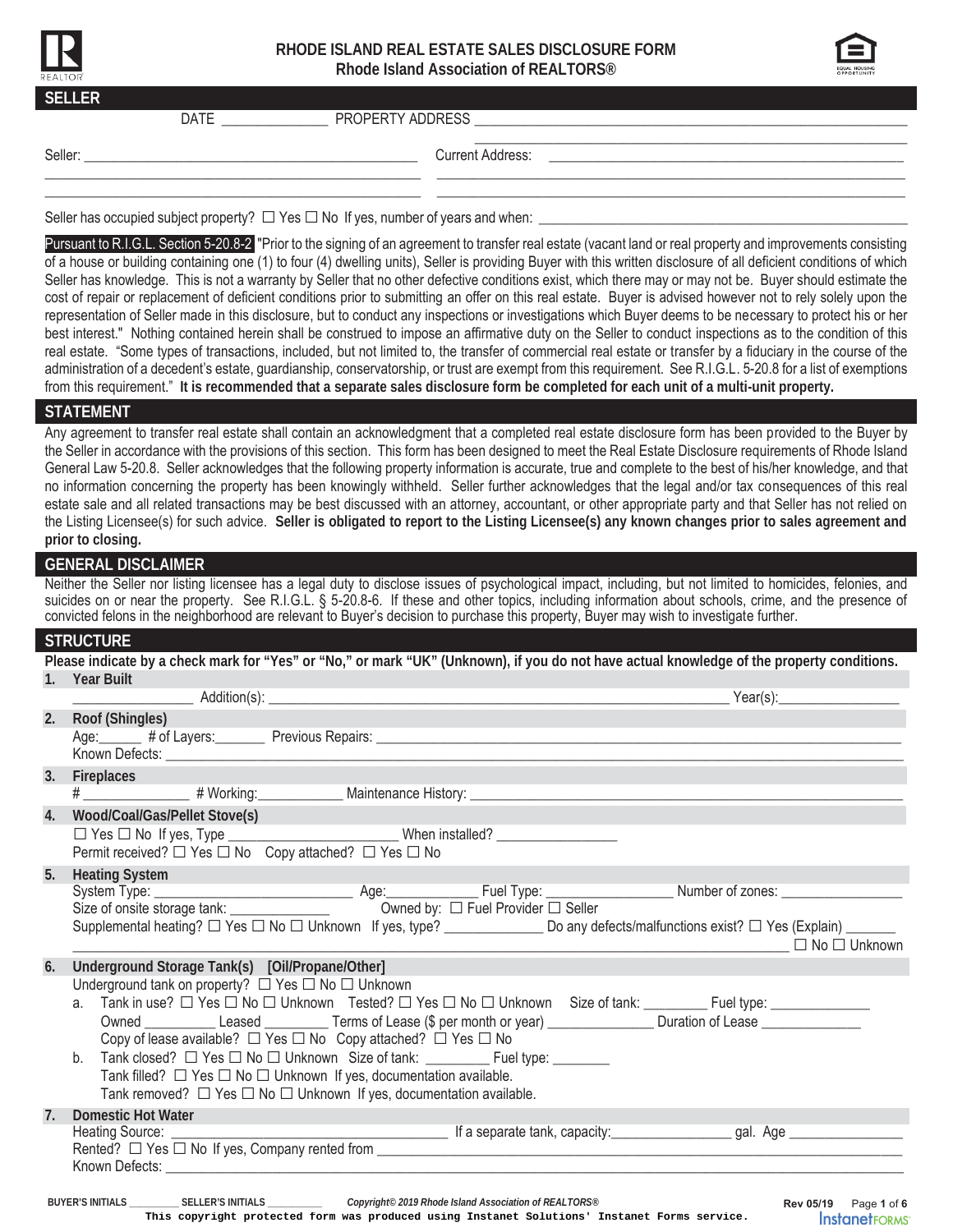| 8. | Plumbing<br>Type: Copper ______ Galvanized ______ PVC ______ Mixed ______ None ______ Other _________ Unknown ______                                                                                                                                                                                       |
|----|------------------------------------------------------------------------------------------------------------------------------------------------------------------------------------------------------------------------------------------------------------------------------------------------------------|
|    | $\Box$ No $\Box$ Unknown                                                                                                                                                                                                                                                                                   |
| 9. | <b>Electrical Service</b>                                                                                                                                                                                                                                                                                  |
|    |                                                                                                                                                                                                                                                                                                            |
|    |                                                                                                                                                                                                                                                                                                            |
|    |                                                                                                                                                                                                                                                                                                            |
|    | 10. Solar Equipment/System                                                                                                                                                                                                                                                                                 |
|    | □ Yes □ No □ Unknown Age: __________ Type of System: □ Space Heating □ Electrical □ Water Heating □ Unknown                                                                                                                                                                                                |
|    |                                                                                                                                                                                                                                                                                                            |
|    |                                                                                                                                                                                                                                                                                                            |
|    | Copy of lease available? $\Box$ Yes $\Box$ No Copy attached? $\Box$ Yes $\Box$ No Operational? $\Box$ Yes $\Box$ No $\Box$ Unknown                                                                                                                                                                         |
|    | 11. Air Conditioning<br>$\Box$ Yes $\Box$ No $\Box$ Unknown Age: ________                                                                                                                                                                                                                                  |
|    | Type of System: $\Box$ Central Air: Number of Zones ______ $\Box$ Ductless $\Box$ Window Units: Number of Units _____ Age _____                                                                                                                                                                            |
|    | □ Built in Wall Units: Number of Units _______ Age ______                                                                                                                                                                                                                                                  |
|    |                                                                                                                                                                                                                                                                                                            |
|    | 12. Insulation                                                                                                                                                                                                                                                                                             |
|    | Wall: $\Box$ Yes $\Box$ No $\Box$ Unknown Type __________________; Ceiling: $\Box$ Yes $\Box$ No $\Box$ Unknown Type _____________                                                                                                                                                                         |
|    | Ureaformaldehyde Insulation: □ Yes □ No □ Unknown                                                                                                                                                                                                                                                          |
|    | Additional Structural Information (Attach additional sheets if necessary.)                                                                                                                                                                                                                                 |
|    |                                                                                                                                                                                                                                                                                                            |
|    |                                                                                                                                                                                                                                                                                                            |
|    | <b>UTILITIES</b>                                                                                                                                                                                                                                                                                           |
|    | 13. Sewage System                                                                                                                                                                                                                                                                                          |
|    | Type: $\Box$ Private $\Box$ Public $\Box$ Both If public system available, is it connected? $\Box$ Yes $\Box$ No<br>If public, Outstanding Assessment? □ Yes □ No Minimum Annual Fee: \$ ____________ Outstanding Balance \$                                                                               |
|    | If private (check all that apply), $\Box$ Cesspool $\Box$ Septic: $\Box$ Leach field $\Box$ Galleys $\Box$ Denitrification System $\Box$ Unknown                                                                                                                                                           |
|    | $\Box$ Other                                                                                                                                                                                                                                                                                               |
|    | OWTS Design (DEM approved # of Bedrooms): ___________________Copy Available? □ Yes □ No Copy attached? □ Yes □ No                                                                                                                                                                                          |
|    | Location:                                                                                                                                                                                                                                                                                                  |
|    | Maintenance History (Any Failure):                                                                                                                                                                                                                                                                         |
|    | Maintenance Requirements (State/Local): Letter and the state of the state of the state of the state of the state of the state of the state of the state of the state of the state of the state of the state of the state of th                                                                             |
|    |                                                                                                                                                                                                                                                                                                            |
|    | Last pumped: <u>Capacases</u> of real estate in the state of Rhode Island are hereby notified that many properties in the state are still serviced by cesspools<br>"Potential purchasers of real estate in the state of Rhode Island a                                                                     |
|    | as defined in R.I.G.L. Chapter 23-19.15 (The RI Cesspool Phase-Out Act of 2007). Cesspools are a substandard and inadequate means of sewage                                                                                                                                                                |
|    | treatment and disposal, and cesspools often contribute to groundwater and surface water contamination. Requirements for abandonment and                                                                                                                                                                    |
|    | replacement of high-risk cesspools as established in R.I.G.L. Chapter 23-19.15 are primarily based upon a cesspool's non-treatment of wastewater<br>and the inherent risks to public health and the environment due to a cesspool's distance from a tidal water area, or a public drinking water resource. |
|    | Purchasers should consult R.I.G.L. Chapter 23-19.15 for specific cesspool abandonment or replacement requirements. An inspection of property                                                                                                                                                               |
|    | served by an on-site sewage system by a qualified professional is recommended prior to purchase. Pursuant to R.I.G.L. Section 5-20.8-13, potential                                                                                                                                                         |
|    | purchasers shall be permitted a ten (10) day period to conduct an inspection of a property's sewage system to determine if a cesspool exists, and if<br>so, whether it will be subject to the phase-out requirements as established in R.I.G.L. Chapter 23-19.15."                                         |
|    |                                                                                                                                                                                                                                                                                                            |
|    | 14. Water System<br>$\Box$ Public Filtration System? $\Box$ Yes $\Box$ No                                                                                                                                                                                                                                  |
|    | □ Private If private: "Buyer understands that this property is, or will be served by a private water supply (well) which may be susceptible to                                                                                                                                                             |
|    | contamination, availability, and potentially harmful to health." "The Seller of that property is required to provide the Buyer with a copy of any private                                                                                                                                                  |
|    | water supply (well) testing results in the Seller's possession and notify the Buyer of any known problems with the private water supply (well)." "If a                                                                                                                                                     |
|    | public water supply is not available, the private water supply must be tested in accordance with regulations established by the RI Department of                                                                                                                                                           |
|    | Health pursuant to R.I.G.L. Section 23-1-5.3."                                                                                                                                                                                                                                                             |
|    | □ Dug Well or □ Drilled Well? Depth: Location:<br>Well water inspection certificate available? □ Yes □ No Copy attached? □ Yes □ No                                                                                                                                                                        |
|    |                                                                                                                                                                                                                                                                                                            |
|    | Water Quality Problems? $\Box$ Yes $\Box$ No If yes, explain $\Box$<br>Whole House Filtration System? $\Box$ Yes $\Box$ No Rented? $\Box$ Yes $\Box$ No Terms of lease (\$ per month or year) $\Box$                                                                                                       |
|    |                                                                                                                                                                                                                                                                                                            |
|    | Treatment System? □ Yes □ No Rented? □ Yes □ No Terms of lease (\$ per month or year) ______________                                                                                                                                                                                                       |
|    | Duration of Lease _____________________                                                                                                                                                                                                                                                                    |
|    |                                                                                                                                                                                                                                                                                                            |

**BUYER'S INITIALS \_\_\_\_\_\_\_\_\_\_ SELLER'S INITIALS \_\_\_\_\_\_\_\_\_\_\_** *Copyright© 2019 Rhode Island Association of REALTORS®*

**This copyright protected form was produced using Instanet Solutions' Instanet Forms service.**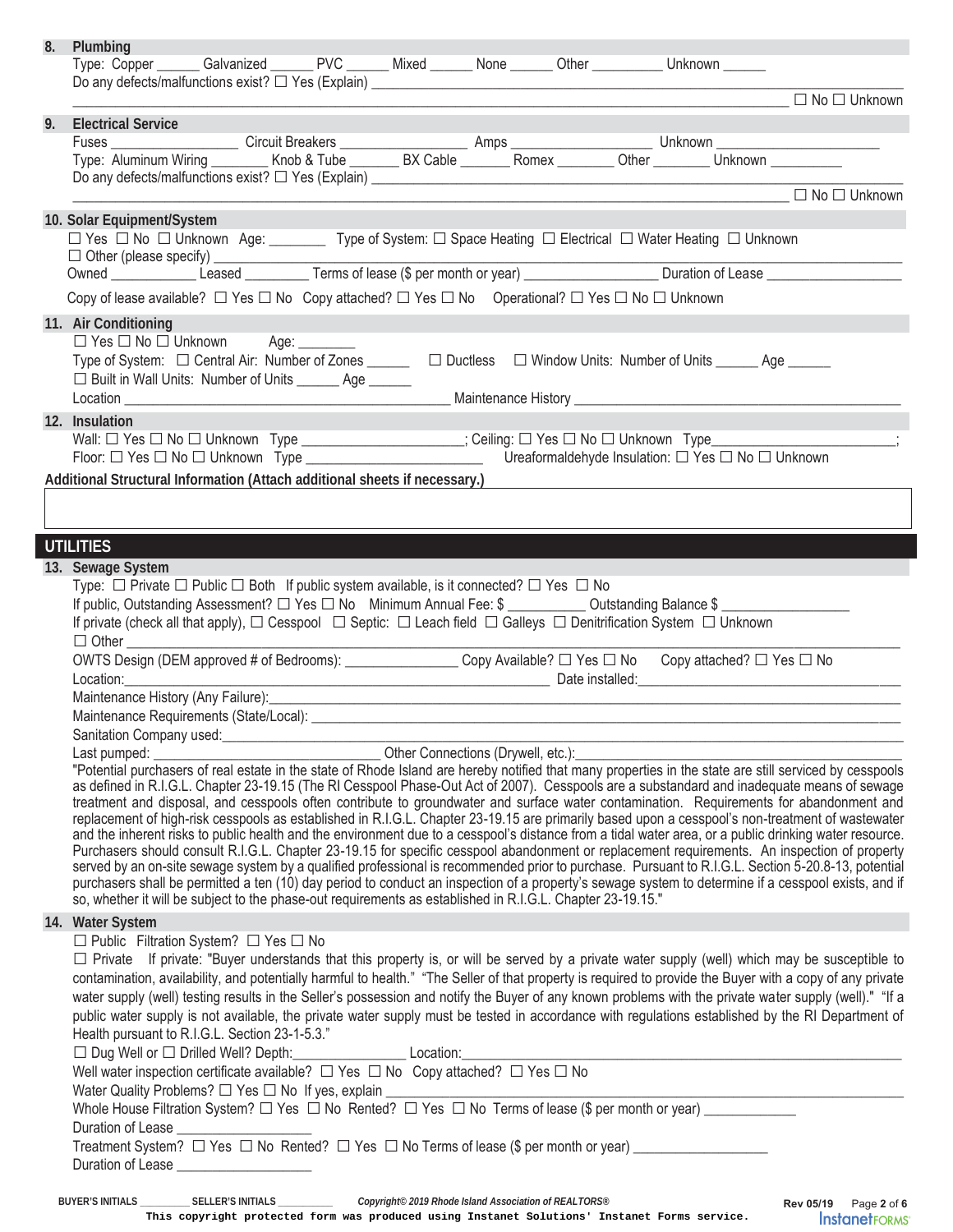|                                                                                                                                                                                                                                                                                                                                                                                                                                                                                                                                                                                                                                                                                                                                                                                                                                                                                    | <b>MUNICIPAL INFORMATION</b>                                                                                                                                                                                                                                                                                                                                                                                                                                                                                                                                                                                                                                                                                                                                                                                                                                                                                                                                   |  |  |  |  |  |
|------------------------------------------------------------------------------------------------------------------------------------------------------------------------------------------------------------------------------------------------------------------------------------------------------------------------------------------------------------------------------------------------------------------------------------------------------------------------------------------------------------------------------------------------------------------------------------------------------------------------------------------------------------------------------------------------------------------------------------------------------------------------------------------------------------------------------------------------------------------------------------|----------------------------------------------------------------------------------------------------------------------------------------------------------------------------------------------------------------------------------------------------------------------------------------------------------------------------------------------------------------------------------------------------------------------------------------------------------------------------------------------------------------------------------------------------------------------------------------------------------------------------------------------------------------------------------------------------------------------------------------------------------------------------------------------------------------------------------------------------------------------------------------------------------------------------------------------------------------|--|--|--|--|--|
|                                                                                                                                                                                                                                                                                                                                                                                                                                                                                                                                                                                                                                                                                                                                                                                                                                                                                    | 15. Real Estate Property Tax                                                                                                                                                                                                                                                                                                                                                                                                                                                                                                                                                                                                                                                                                                                                                                                                                                                                                                                                   |  |  |  |  |  |
|                                                                                                                                                                                                                                                                                                                                                                                                                                                                                                                                                                                                                                                                                                                                                                                                                                                                                    | for fiscal/calendar year ending Tax Rate:<br>Current Exemptions:<br>\$                                                                                                                                                                                                                                                                                                                                                                                                                                                                                                                                                                                                                                                                                                                                                                                                                                                                                         |  |  |  |  |  |
|                                                                                                                                                                                                                                                                                                                                                                                                                                                                                                                                                                                                                                                                                                                                                                                                                                                                                    | 16. Municipal Fire District Tax<br>Name of Fire District ______                                                                                                                                                                                                                                                                                                                                                                                                                                                                                                                                                                                                                                                                                                                                                                                                                                                                                                |  |  |  |  |  |
|                                                                                                                                                                                                                                                                                                                                                                                                                                                                                                                                                                                                                                                                                                                                                                                                                                                                                    | \$                                                                                                                                                                                                                                                                                                                                                                                                                                                                                                                                                                                                                                                                                                                                                                                                                                                                                                                                                             |  |  |  |  |  |
|                                                                                                                                                                                                                                                                                                                                                                                                                                                                                                                                                                                                                                                                                                                                                                                                                                                                                    | 17. Easements/Encroachments<br>Seller is legally required to provide the Buyer with a copy of any previous surveys of the property and documentation of conservation and/or<br>preservation easements and restrictions that are in the Seller's possession and notify the Buyer of any known easements, encroachments, covenants<br>or restrictions of the Seller's property. A Buyer may wish to have a boundary or other survey independently performed at Buyer's expense.<br>Does Seller have a copy of any surveys in his/her possession? $\Box$ Yes $\Box$ No $\Box$ Unknown Copy attached? $\Box$ Yes $\Box$ No<br>Does Seller have any knowledge of easement(s), preservation restrictions or right(s) of way on property? □ Yes □ No □ Unknown<br>If yes, describe<br>Does Seller have a copy of documentation of conservation and/or preservation easements or restrictions in his/her possession?<br>□ Yes □ No □ Unknown Copy attached? □ Yes □ No |  |  |  |  |  |
|                                                                                                                                                                                                                                                                                                                                                                                                                                                                                                                                                                                                                                                                                                                                                                                                                                                                                    | 18. Deed                                                                                                                                                                                                                                                                                                                                                                                                                                                                                                                                                                                                                                                                                                                                                                                                                                                                                                                                                       |  |  |  |  |  |
|                                                                                                                                                                                                                                                                                                                                                                                                                                                                                                                                                                                                                                                                                                                                                                                                                                                                                    | Type of deed to be conveyed: $\Box$ Warranty $\Box$ Quitclaim $\Box$ Trustee's $\Box$ Foreclosure $\Box$ Collector's $\Box$ Executor's                                                                                                                                                                                                                                                                                                                                                                                                                                                                                                                                                                                                                                                                                                                                                                                                                         |  |  |  |  |  |
|                                                                                                                                                                                                                                                                                                                                                                                                                                                                                                                                                                                                                                                                                                                                                                                                                                                                                    | 19. Zoning/Historical                                                                                                                                                                                                                                                                                                                                                                                                                                                                                                                                                                                                                                                                                                                                                                                                                                                                                                                                          |  |  |  |  |  |
| "Buyers of real estate in the State of Rhode Island are legally obligated to comply with all local real estate ordinances; including, but not limited to<br>ordinances on the number of unrelated persons who may legally reside in a dwelling, as well as ordinances on the number of dwelling units permitted<br>under the local zoning ordinances. If the subject property is located in a historic district, that fact must be disclosed to the buyer, together with the<br>notification that property located in a historic district may be subject to construction, expansion, or renovation limitations. Contact the local building<br>inspection official for details."<br>Classification: Classification:<br>Have you applied for or been granted a special use permit for this property? $\Box$ Yes $\Box$ No<br>If yes, explain: example and a series of yes, explaint. |                                                                                                                                                                                                                                                                                                                                                                                                                                                                                                                                                                                                                                                                                                                                                                                                                                                                                                                                                                |  |  |  |  |  |
| Is the current use a permitted use under the current zoning regulations? $\Box$ Yes $\Box$ No $\Box$ Unknown<br>If no, explain:<br>Is the current use non-conforming in any other way? $\Box$ Yes $\Box$ No $\Box$ Unknown                                                                                                                                                                                                                                                                                                                                                                                                                                                                                                                                                                                                                                                         |                                                                                                                                                                                                                                                                                                                                                                                                                                                                                                                                                                                                                                                                                                                                                                                                                                                                                                                                                                |  |  |  |  |  |
|                                                                                                                                                                                                                                                                                                                                                                                                                                                                                                                                                                                                                                                                                                                                                                                                                                                                                    | Is this property located in a historic district? $\Box$ Yes $\Box$ No $\Box$ Unknown Historic restrictions? $\Box$ Yes $\Box$ No $\Box$ Unknown                                                                                                                                                                                                                                                                                                                                                                                                                                                                                                                                                                                                                                                                                                                                                                                                                |  |  |  |  |  |
|                                                                                                                                                                                                                                                                                                                                                                                                                                                                                                                                                                                                                                                                                                                                                                                                                                                                                    | 20. Property Restrictions                                                                                                                                                                                                                                                                                                                                                                                                                                                                                                                                                                                                                                                                                                                                                                                                                                                                                                                                      |  |  |  |  |  |
|                                                                                                                                                                                                                                                                                                                                                                                                                                                                                                                                                                                                                                                                                                                                                                                                                                                                                    | Are there any recorded Property restrictions? $\Box$ Yes (Explain) $\Box$                                                                                                                                                                                                                                                                                                                                                                                                                                                                                                                                                                                                                                                                                                                                                                                                                                                                                      |  |  |  |  |  |
|                                                                                                                                                                                                                                                                                                                                                                                                                                                                                                                                                                                                                                                                                                                                                                                                                                                                                    | $\Box$ No $\Box$ Unknown                                                                                                                                                                                                                                                                                                                                                                                                                                                                                                                                                                                                                                                                                                                                                                                                                                                                                                                                       |  |  |  |  |  |
|                                                                                                                                                                                                                                                                                                                                                                                                                                                                                                                                                                                                                                                                                                                                                                                                                                                                                    | Type of Restriction: $\square$ Deed $\square$ Subdivision Copy attached? $\square$ Yes $\square$ No                                                                                                                                                                                                                                                                                                                                                                                                                                                                                                                                                                                                                                                                                                                                                                                                                                                            |  |  |  |  |  |
|                                                                                                                                                                                                                                                                                                                                                                                                                                                                                                                                                                                                                                                                                                                                                                                                                                                                                    | 21. Building Permits<br>Have building permits been obtained for all required construction and/or renovation while you have owned the property? $\Box$ Yes $\Box$ No<br>If no, explain:<br>If yes, has final approval been obtained? $\Box$ Yes $\Box$ No                                                                                                                                                                                                                                                                                                                                                                                                                                                                                                                                                                                                                                                                                                       |  |  |  |  |  |
|                                                                                                                                                                                                                                                                                                                                                                                                                                                                                                                                                                                                                                                                                                                                                                                                                                                                                    | 22. Building Code/or Minimum Housing                                                                                                                                                                                                                                                                                                                                                                                                                                                                                                                                                                                                                                                                                                                                                                                                                                                                                                                           |  |  |  |  |  |
|                                                                                                                                                                                                                                                                                                                                                                                                                                                                                                                                                                                                                                                                                                                                                                                                                                                                                    | 23. Flood Plain<br>Is the property located in a flood plain? $\Box$ Yes $\Box$ No $\Box$ Unknown Is there flood insurance on the property? $\Box$ Yes $\Box$ No<br>Is there an Elevation Certificate? $\Box$ Yes $\Box$ No Copy attached? $\Box$ Yes $\Box$ No<br>Is there a Letter of Map Amendment (LOMA)? $\Box$ Yes $\Box$ No Copy attached? $\Box$ Yes $\Box$ No<br>Flood maps and flood insurance rates are subject to change. For more information, contact the Federal Emergency Management Agency (FEMA)<br>Map Service Center, the National Flood Insurance Program (NFIP) coordinator in the municipality, or an insurance agent for more information.                                                                                                                                                                                                                                                                                              |  |  |  |  |  |

**This copyright protected form was produced using Instanet Solutions' Instanet Forms service.**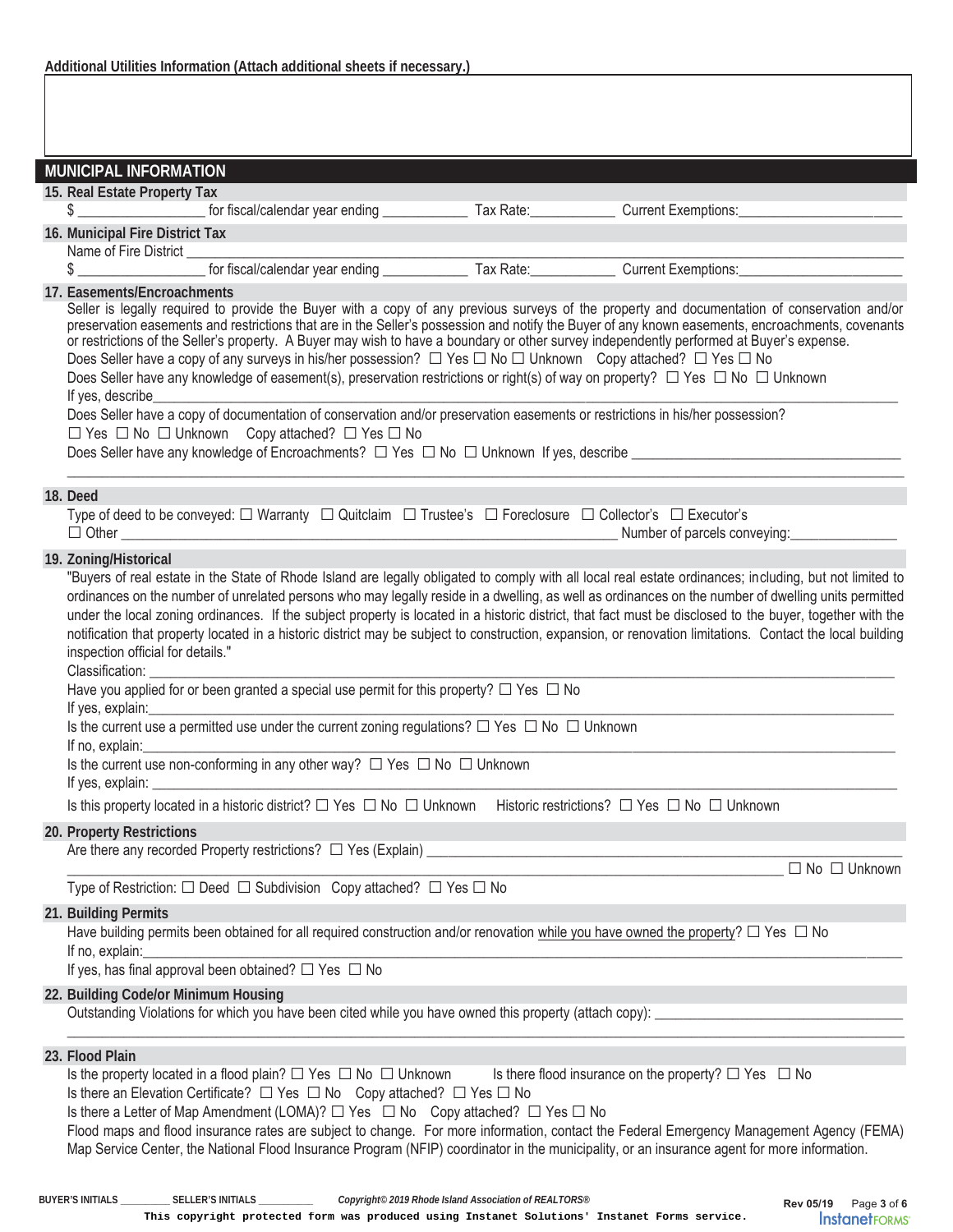| The location of coastal wetlands, bays, fresh water wetlands, ponds, marshes, river banks or swamps, as those terms are defined in R.I.G.L. 2-1 and<br>the associated buffer areas may impact future property development. If known, Seller must disclose to the Buyer any such determination on all or<br>part of the land made by the Department of Environmental Management.<br>Has all or part of property been determined to be coastal wetland, bog, freshwater wetland, pond, marsh, river bank or swamp?<br>□ Yes (Explain)<br><u>□ Yes (Explain)</u>                                                                                                         |
|-----------------------------------------------------------------------------------------------------------------------------------------------------------------------------------------------------------------------------------------------------------------------------------------------------------------------------------------------------------------------------------------------------------------------------------------------------------------------------------------------------------------------------------------------------------------------------------------------------------------------------------------------------------------------|
| $\Box$ No $\Box$ Unknown Copy attached? $\Box$ Yes $\Box$ No                                                                                                                                                                                                                                                                                                                                                                                                                                                                                                                                                                                                          |
| 25. Farms                                                                                                                                                                                                                                                                                                                                                                                                                                                                                                                                                                                                                                                             |
| Any farm(s) that may be in the municipality are protected by R.I.G.L. 2-23, the "Right to Farm Law." If Buyer feels that this information is relevant to<br>Buyer's decision to purchase this property, Buyer should investigate further.                                                                                                                                                                                                                                                                                                                                                                                                                             |
| Additional Municipal Information (Attach additional sheets if necessary.)                                                                                                                                                                                                                                                                                                                                                                                                                                                                                                                                                                                             |
|                                                                                                                                                                                                                                                                                                                                                                                                                                                                                                                                                                                                                                                                       |
| CONDO/MULTI UNIT                                                                                                                                                                                                                                                                                                                                                                                                                                                                                                                                                                                                                                                      |
| 26. Condo/Association Fees                                                                                                                                                                                                                                                                                                                                                                                                                                                                                                                                                                                                                                            |
| Monthly Condo/Association Fee: \$ ___________________ Included in Condo Fee? (check all that apply) □ Heat □ Electric □ Water □ Sewer<br>$\Box$ Other                                                                                                                                                                                                                                                                                                                                                                                                                                                                                                                 |
| Working Capital Deposit?  □ Yes □ No If yes, Amount: \$<br>The Morking Capital Deposit?  □ Yes □ No                                                                                                                                                                                                                                                                                                                                                                                                                                                                                                                                                                   |
| Fire Alarm System up to date? □ Yes □ No □ Unknown                                                                                                                                                                                                                                                                                                                                                                                                                                                                                                                                                                                                                    |
|                                                                                                                                                                                                                                                                                                                                                                                                                                                                                                                                                                                                                                                                       |
| 27. Multi-Family or Other Rental Property                                                                                                                                                                                                                                                                                                                                                                                                                                                                                                                                                                                                                             |
| Are income and expense figures available? $\Box$ Yes $\Box$ No Copy attached? $\Box$ Yes $\Box$ No                                                                                                                                                                                                                                                                                                                                                                                                                                                                                                                                                                    |
| Lease(s) period: ___________________________Seller shall provide a copy of Confirmation of Rental Terms. Copy attached? □ Yes □ No Copy attached? □ Yes □ No<br>Copies available? $\Box$ Yes $\Box$ No Copy attached? $\Box$ Yes $\Box$ No                                                                                                                                                                                                                                                                                                                                                                                                                            |
|                                                                                                                                                                                                                                                                                                                                                                                                                                                                                                                                                                                                                                                                       |
|                                                                                                                                                                                                                                                                                                                                                                                                                                                                                                                                                                                                                                                                       |
| Additional Condo/Multi Unit Information (Attach additional sheets if necessary.)                                                                                                                                                                                                                                                                                                                                                                                                                                                                                                                                                                                      |
|                                                                                                                                                                                                                                                                                                                                                                                                                                                                                                                                                                                                                                                                       |
| <b>NOTICES/DISCLOSURES</b>                                                                                                                                                                                                                                                                                                                                                                                                                                                                                                                                                                                                                                            |
| 28. Pools & Equipment<br>Age of pool:                                                                                                                                                                                                                                                                                                                                                                                                                                                                                                                                                                                                                                 |
| Was a permit obtained for the pool? $\Box$ Yes $\Box$ No $\Box$ Unknown                                                                                                                                                                                                                                                                                                                                                                                                                                                                                                                                                                                               |
| 29. Lead Contamination<br>"Every Buyer of residential real estate built prior to 1978 is hereby notified that those properties may have lead exposures that may place young<br>children at risk of developing lead poisoning. Lead poisoning in young children may produce permanent neurological damage, including learning<br>disabilities, reduced IQ behavioral problems, and impaired memory. The Seller of that property is required to provide the Buyer with a copy of any<br>lead inspection report in the Seller's possession and notify the Buyer of any known lead poisoning problem. Environmental lead inspection is<br>recommended prior to purchase." |
| Have you ever had a lead paint inspection conducted? $\Box$ Yes $\Box$ No Copy attached? $\Box$ Yes $\Box$ No<br>Lead compliance certificate(s) available? $\Box$ Yes $\Box$ No Copy attached? $\Box$ Yes $\Box$ No                                                                                                                                                                                                                                                                                                                                                                                                                                                   |
| 30. Smoke/Carbon Monoxide Detectors                                                                                                                                                                                                                                                                                                                                                                                                                                                                                                                                                                                                                                   |
| Installed and functioning? $\Box$ Yes $\Box$ No R.I.G.L. 23-28.1 requires certain residential dwellings to be equipped with an approved smoke detector<br>and carbon monoxide detector system. Contact the local Fire Marshal to determine the requirements for this Property.                                                                                                                                                                                                                                                                                                                                                                                        |
| 31. Radon                                                                                                                                                                                                                                                                                                                                                                                                                                                                                                                                                                                                                                                             |
| "Radon has been determined to exist in the State of Rhode Island. Testing for the presence of radon in residential real estate prior to purchase is<br>advisable."                                                                                                                                                                                                                                                                                                                                                                                                                                                                                                    |
| Has property been tested for radon? $\Box$ Yes $\Box$ No If yes, # of Pico curies/liter: _______________                                                                                                                                                                                                                                                                                                                                                                                                                                                                                                                                                              |
| Copy of test available? $\Box$ Yes $\Box$ No Copy attached? $\Box$ Yes $\Box$ No Any action taken? ____                                                                                                                                                                                                                                                                                                                                                                                                                                                                                                                                                               |
| Is a Radon Mitigation System in use? □ Yes □ No                                                                                                                                                                                                                                                                                                                                                                                                                                                                                                                                                                                                                       |
| 32. Mold<br>According to the RI Department of Health, "Exposure to a large number of mold spores may cause allergic symptoms such as watery eyes, runny                                                                                                                                                                                                                                                                                                                                                                                                                                                                                                               |

**24. Wetlands** 

leaky plumbing, humidifiers, poorly ventilated areas, and/or clothes dryer vented indoors."

occur. If you can see or smell mold it needs to be cleaned up. Sources of moisture may include: flooding, damp basement or crawl space, leaky roof,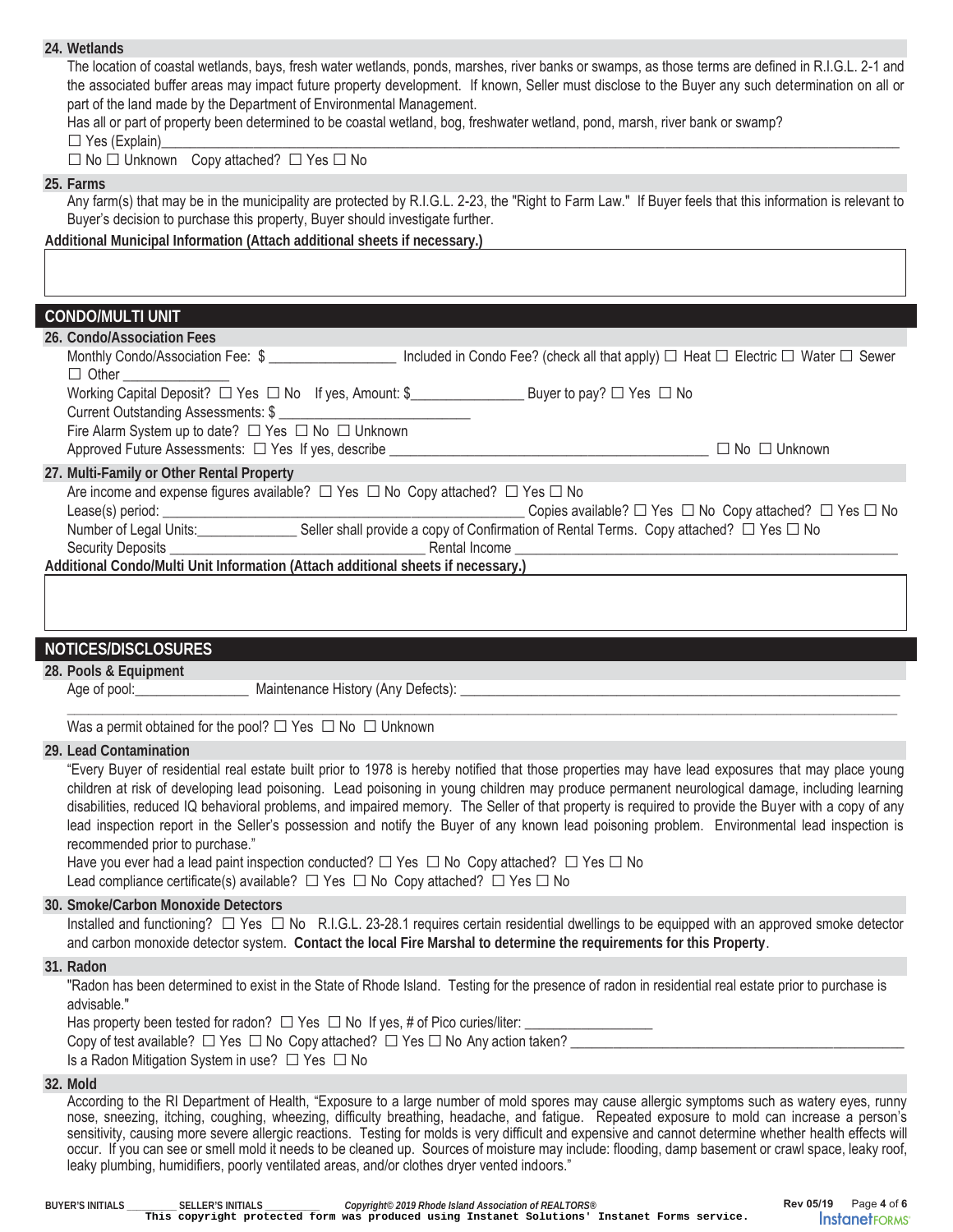Is Seller aware of the presence of any mold conditions?  $\Box$  Yes  $\Box$  No  $\Box$  Unknown If yes, please describe:

Has the property previously been tested for mold? □ Yes □ No □ Unknown Copy attached? □ Yes □ No Any previous mold mitigation action taken?  $\Box$  Yes  $\Box$  No  $\Box$  Unknown If yes, please describe:

#### **33. Homeowners Insurance Claims History**

Are you aware of any homeowners insurance claims pertaining to this property that have been filed while you have owned it? □ Yes □ No If yes, please list all claims. \_\_\_\_\_\_\_\_\_\_\_\_\_\_\_\_\_\_\_\_\_\_\_\_\_\_\_\_\_\_\_\_\_\_\_\_\_\_\_\_\_\_\_\_\_\_\_\_\_\_\_\_\_\_\_\_\_\_\_\_\_\_\_\_\_\_\_\_\_\_\_\_\_\_\_\_\_\_\_\_\_\_\_

**Additional Notices/Disclosures Information (Attach additional sheets if necessary.)** 

### **STRUCTURE**

| Do any defects/malfunctions exist in any of the following? Mark Yes (Y), No (N), Unknown (UK) or Not Applicable (NA). |                                                                           |    |                                                   |    |                                   |
|-----------------------------------------------------------------------------------------------------------------------|---------------------------------------------------------------------------|----|---------------------------------------------------|----|-----------------------------------|
|                                                                                                                       | Y N UKNA                                                                  |    | N UK NA                                           |    | N UK NA                           |
|                                                                                                                       | 34 $\Box$ $\Box$ $\Box$ Basement                                          |    | 40 $\Box$ $\Box$ $\Box$ $\Box$ Driveway(s)        | 45 | $\Box$ $\Box$ Sidewalks           |
|                                                                                                                       | 35 □ □ □ □ Bulkhead/Hatchway                                              | 41 | $\Box$ $\Box$ $\Box$ Exterior Walls               | 46 | $\Box$ $\Box$ $\Box$ Walls/Fences |
|                                                                                                                       | 36 $\Box$ $\Box$ $\Box$ $\Box$ Ceilings                                   | 42 | $\Box$ $\Box$ $\Box$ Floors<br>$\perp$            | 47 | $\Box$ $\Box$ Windows             |
|                                                                                                                       | 37 $\Box$ $\Box$ $\Box$ $\Box$ Chimney(s)                                 |    | 43 $\Box$ $\Box$ $\Box$ $\Box$ Foundation/Slab(s) |    |                                   |
|                                                                                                                       | $38 \square \square \square \square$ Doors                                | 44 | $\Box$ $\Box$ Interior Walls                      |    |                                   |
|                                                                                                                       | 39 $\Box$ $\Box$ $\Box$ Other Structural Components (Describe) __________ |    |                                                   |    |                                   |
| If the answer to any of the items is Yes (Y), please explain. (Attach additional sheets if necessary.)                |                                                                           |    |                                                   |    |                                   |
|                                                                                                                       |                                                                           |    |                                                   |    |                                   |

\_\_\_\_\_\_\_\_\_\_\_\_\_\_\_\_\_\_\_\_\_\_\_\_\_\_\_\_\_\_\_\_\_\_\_\_\_\_\_\_\_\_\_\_\_\_\_\_\_\_\_\_\_\_\_\_\_\_\_\_\_\_\_\_\_\_\_\_\_\_\_\_\_\_\_\_\_\_\_\_\_\_\_\_\_\_\_\_\_\_\_\_\_\_\_\_\_\_\_\_\_\_\_\_\_\_\_\_\_\_\_\_\_\_\_\_\_

\_\_\_\_\_\_\_\_\_\_\_\_\_\_\_\_\_\_\_\_\_\_\_\_\_\_\_\_\_\_\_\_\_\_\_\_\_\_\_\_\_\_\_\_\_\_\_\_\_\_\_\_\_\_\_\_\_\_\_\_\_\_\_\_\_\_\_\_\_\_\_\_\_\_\_\_\_\_\_\_\_\_\_\_\_\_\_\_\_\_\_\_\_\_\_\_\_\_\_\_\_\_\_\_\_\_\_\_\_\_\_\_\_\_\_\_\_\_

 $\_$  , and the state of the state of the state of the state of the state of the state of the state of the state of the state of the state of the state of the state of the state of the state of the state of the state of the

### **EQUIPMENT/SYSTEMS/APPLIANCES**

**Check the equipment/systems/appliances that are conveying with the sale, as well as applicable age and condition. If unknown, check UK. If not applicable, check NA.** 

| $\Box$ <1yr $\Box$ 1-5yrs $\Box$ 6-10 yrs $\Box$ 10+ $\Box$ UK<br>□Yes □No □NA □Negotiable<br>48 Alarm/Security System<br>□Working □Needs Repair □UK<br>$\Box$ <1yr $\Box$ 1-5yrs $\Box$ 6-10 yrs $\Box$ 10+ $\Box$ UK<br>49 Ceiling/Whole House Fan □ Yes □ No □ NA □ Negotiable<br>□Working □Needs Repair □UK<br>$\Box$ <1yr $\Box$ 1-5yrs $\Box$ 6-10 yrs $\Box$ 10+ $\Box$ UK<br>□Yes □No □NA □Negotiable<br>□Working □Needs Repair □UK<br>50 Central Vac/Equipment<br>$\Box$ <1yr $\Box$ 1-5yrs $\Box$ 6-10 yrs $\Box$ 10+ $\Box$ UK<br>□Yes □No □NA □Negotiable<br>□Working □Needs Repair □UK<br>51 Dehumidifier<br>$\Box$ <1yr $\Box$ 1-5yrs $\Box$ 6-10 yrs $\Box$ 10+ $\Box$ UK<br>□Yes □No □NA □Negotiable<br>□Working □Needs Repair □UK<br>52 Dishwasher<br>$\Box$ <1yr $\Box$ 1-5yrs $\Box$ 6-10 yrs $\Box$ 10+ $\Box$ UK<br>□Yes □No □NA □Negotiable<br>□Working □Needs Repair □UK<br>53 Dryer<br>$\Box$ <1yr $\Box$ 1-5yrs $\Box$ 6-10 yrs $\Box$ 10+ $\Box$ UK<br>□Yes □No □NA □Negotiable<br>□Working □Needs Repair □UK<br>54 Freezer<br>□Yes □No □NA □Negotiable<br>$\Box$ <1yr $\Box$ 1-5yrs $\Box$ 6-10 yrs $\Box$ 10+ $\Box$ UK<br>□Working □Needs Repair □UK<br>55 Garage Door Opener(s)<br>□Yes □No □NA □Negotiable<br>$\Box$ <1yr $\Box$ 1-5yrs $\Box$ 6-10 yrs $\Box$ 10+ $\Box$ UK<br>□Working □Needs Repair □UK<br>56 Garbage Disposal<br>$\Box$ <1yr $\Box$ 1-5yrs $\Box$ 6-10 yrs $\Box$ 10+ $\Box$ UK<br>□Yes □No □NA □Negotiable<br>□Working □Needs Repair □UK<br>57 Generator<br>□Yes □No □NA □Negotiable<br>$\Box$ <1yr $\Box$ 1-5yrs $\Box$ 6-10 yrs $\Box$ 10+ $\Box$ UK<br>58 Hot Tub/Sauna<br>□Working □Needs Repair □UK<br>□Yes □No □NA □Negotiable<br>$\Box$ <1yr $\Box$ 1-5yrs $\Box$ 6-10 yrs $\Box$ 10+ $\Box$ UK<br>59 Intercom System<br>□Working □Needs Repair □UK<br>□Yes □No □NA □Negotiable<br>$\Box$ <1yr $\Box$ 1-5yrs $\Box$ 6-10 yrs $\Box$ 10+ $\Box$ UK<br>□Working □Needs Repair □UK<br>60 Jacuzzi/Whirlpool<br>$\Box$ <1yr $\Box$ 1-5yrs $\Box$ 6-10 yrs $\Box$ 10+ $\Box$ UK<br>□Yes □No □NA □Negotiable<br>61 Kitchen Stove/Oven<br>□Working □Needs Repair □UK<br>$\Box$ <1yr $\Box$ 1-5yrs $\Box$ 6-10 yrs $\Box$ 10+ $\Box$ UK<br>□Yes □No □NA □Negotiable<br>62 Lawn Sprinkler System<br>□Working □Needs Repair □UK<br>$\Box$ <1yr $\Box$ 1-5yrs $\Box$ 6-10 yrs $\Box$ 10+ $\Box$ UK<br>□Yes □No □NA □Negotiable<br>□Working □Needs Repair □UK<br>63 Microwave<br>$\Box$ <1yr $\Box$ 1-5yrs $\Box$ 6-10 yrs $\Box$ 10+ $\Box$ UK<br>□Yes □No □NA □Negotiable<br>□Working □Needs Repair □UK<br>64 Refrigerator<br>$\Box$ <1yr $\Box$ 1-5yrs $\Box$ 6-10 yrs $\Box$ 10+ $\Box$ UK<br>□Yes □No □NA □Negotiable<br>□Working □Needs Repair □UK<br>65 Satellite Dish<br>$\Box$ <1yr $\Box$ 1-5yrs $\Box$ 6-10 yrs $\Box$ 10+ $\Box$ UK<br>□Yes □No □NA □Negotiable<br>□Working □Needs Repair □UK<br>66 Sump Pump<br>□Yes □No □NA □Negotiable<br>$\Box$ <1yr $\Box$ 1-5yrs $\Box$ 6-10 yrs $\Box$ 10+ $\Box$ UK<br>□Working □Needs Repair □UK<br>67 Trash Compactor<br>□Yes □No □NA □Negotiable<br>$\Box$ <1yr $\Box$ 1-5yrs $\Box$ 6-10 yrs $\Box$ 10+ $\Box$ UK<br>□Working □Needs Repair □UK<br>68 Washer<br>□Yes □No □NA □Negotiable<br>$\Box$ <1yr $\Box$ 1-5yrs $\Box$ 6-10 yrs $\Box$ 10+ $\Box$ UK<br>□Working □Needs Repair □UK<br>69 | Included in Sale | Age | Condition |
|------------------------------------------------------------------------------------------------------------------------------------------------------------------------------------------------------------------------------------------------------------------------------------------------------------------------------------------------------------------------------------------------------------------------------------------------------------------------------------------------------------------------------------------------------------------------------------------------------------------------------------------------------------------------------------------------------------------------------------------------------------------------------------------------------------------------------------------------------------------------------------------------------------------------------------------------------------------------------------------------------------------------------------------------------------------------------------------------------------------------------------------------------------------------------------------------------------------------------------------------------------------------------------------------------------------------------------------------------------------------------------------------------------------------------------------------------------------------------------------------------------------------------------------------------------------------------------------------------------------------------------------------------------------------------------------------------------------------------------------------------------------------------------------------------------------------------------------------------------------------------------------------------------------------------------------------------------------------------------------------------------------------------------------------------------------------------------------------------------------------------------------------------------------------------------------------------------------------------------------------------------------------------------------------------------------------------------------------------------------------------------------------------------------------------------------------------------------------------------------------------------------------------------------------------------------------------------------------------------------------------------------------------------------------------------------------------------------------------------------------------------------------------------------------------------------------------------------------------------------------------------------------------------------------------------------------------------------------------------------------------------------------------------------------------------------------------------------------------------------------------------------------------------------------------------------------------------------------------------------------------------------------------------------------------|------------------|-----|-----------|
|                                                                                                                                                                                                                                                                                                                                                                                                                                                                                                                                                                                                                                                                                                                                                                                                                                                                                                                                                                                                                                                                                                                                                                                                                                                                                                                                                                                                                                                                                                                                                                                                                                                                                                                                                                                                                                                                                                                                                                                                                                                                                                                                                                                                                                                                                                                                                                                                                                                                                                                                                                                                                                                                                                                                                                                                                                                                                                                                                                                                                                                                                                                                                                                                                                                                                                      |                  |     |           |
|                                                                                                                                                                                                                                                                                                                                                                                                                                                                                                                                                                                                                                                                                                                                                                                                                                                                                                                                                                                                                                                                                                                                                                                                                                                                                                                                                                                                                                                                                                                                                                                                                                                                                                                                                                                                                                                                                                                                                                                                                                                                                                                                                                                                                                                                                                                                                                                                                                                                                                                                                                                                                                                                                                                                                                                                                                                                                                                                                                                                                                                                                                                                                                                                                                                                                                      |                  |     |           |
|                                                                                                                                                                                                                                                                                                                                                                                                                                                                                                                                                                                                                                                                                                                                                                                                                                                                                                                                                                                                                                                                                                                                                                                                                                                                                                                                                                                                                                                                                                                                                                                                                                                                                                                                                                                                                                                                                                                                                                                                                                                                                                                                                                                                                                                                                                                                                                                                                                                                                                                                                                                                                                                                                                                                                                                                                                                                                                                                                                                                                                                                                                                                                                                                                                                                                                      |                  |     |           |
|                                                                                                                                                                                                                                                                                                                                                                                                                                                                                                                                                                                                                                                                                                                                                                                                                                                                                                                                                                                                                                                                                                                                                                                                                                                                                                                                                                                                                                                                                                                                                                                                                                                                                                                                                                                                                                                                                                                                                                                                                                                                                                                                                                                                                                                                                                                                                                                                                                                                                                                                                                                                                                                                                                                                                                                                                                                                                                                                                                                                                                                                                                                                                                                                                                                                                                      |                  |     |           |
|                                                                                                                                                                                                                                                                                                                                                                                                                                                                                                                                                                                                                                                                                                                                                                                                                                                                                                                                                                                                                                                                                                                                                                                                                                                                                                                                                                                                                                                                                                                                                                                                                                                                                                                                                                                                                                                                                                                                                                                                                                                                                                                                                                                                                                                                                                                                                                                                                                                                                                                                                                                                                                                                                                                                                                                                                                                                                                                                                                                                                                                                                                                                                                                                                                                                                                      |                  |     |           |
|                                                                                                                                                                                                                                                                                                                                                                                                                                                                                                                                                                                                                                                                                                                                                                                                                                                                                                                                                                                                                                                                                                                                                                                                                                                                                                                                                                                                                                                                                                                                                                                                                                                                                                                                                                                                                                                                                                                                                                                                                                                                                                                                                                                                                                                                                                                                                                                                                                                                                                                                                                                                                                                                                                                                                                                                                                                                                                                                                                                                                                                                                                                                                                                                                                                                                                      |                  |     |           |
|                                                                                                                                                                                                                                                                                                                                                                                                                                                                                                                                                                                                                                                                                                                                                                                                                                                                                                                                                                                                                                                                                                                                                                                                                                                                                                                                                                                                                                                                                                                                                                                                                                                                                                                                                                                                                                                                                                                                                                                                                                                                                                                                                                                                                                                                                                                                                                                                                                                                                                                                                                                                                                                                                                                                                                                                                                                                                                                                                                                                                                                                                                                                                                                                                                                                                                      |                  |     |           |
|                                                                                                                                                                                                                                                                                                                                                                                                                                                                                                                                                                                                                                                                                                                                                                                                                                                                                                                                                                                                                                                                                                                                                                                                                                                                                                                                                                                                                                                                                                                                                                                                                                                                                                                                                                                                                                                                                                                                                                                                                                                                                                                                                                                                                                                                                                                                                                                                                                                                                                                                                                                                                                                                                                                                                                                                                                                                                                                                                                                                                                                                                                                                                                                                                                                                                                      |                  |     |           |
|                                                                                                                                                                                                                                                                                                                                                                                                                                                                                                                                                                                                                                                                                                                                                                                                                                                                                                                                                                                                                                                                                                                                                                                                                                                                                                                                                                                                                                                                                                                                                                                                                                                                                                                                                                                                                                                                                                                                                                                                                                                                                                                                                                                                                                                                                                                                                                                                                                                                                                                                                                                                                                                                                                                                                                                                                                                                                                                                                                                                                                                                                                                                                                                                                                                                                                      |                  |     |           |
|                                                                                                                                                                                                                                                                                                                                                                                                                                                                                                                                                                                                                                                                                                                                                                                                                                                                                                                                                                                                                                                                                                                                                                                                                                                                                                                                                                                                                                                                                                                                                                                                                                                                                                                                                                                                                                                                                                                                                                                                                                                                                                                                                                                                                                                                                                                                                                                                                                                                                                                                                                                                                                                                                                                                                                                                                                                                                                                                                                                                                                                                                                                                                                                                                                                                                                      |                  |     |           |
|                                                                                                                                                                                                                                                                                                                                                                                                                                                                                                                                                                                                                                                                                                                                                                                                                                                                                                                                                                                                                                                                                                                                                                                                                                                                                                                                                                                                                                                                                                                                                                                                                                                                                                                                                                                                                                                                                                                                                                                                                                                                                                                                                                                                                                                                                                                                                                                                                                                                                                                                                                                                                                                                                                                                                                                                                                                                                                                                                                                                                                                                                                                                                                                                                                                                                                      |                  |     |           |
|                                                                                                                                                                                                                                                                                                                                                                                                                                                                                                                                                                                                                                                                                                                                                                                                                                                                                                                                                                                                                                                                                                                                                                                                                                                                                                                                                                                                                                                                                                                                                                                                                                                                                                                                                                                                                                                                                                                                                                                                                                                                                                                                                                                                                                                                                                                                                                                                                                                                                                                                                                                                                                                                                                                                                                                                                                                                                                                                                                                                                                                                                                                                                                                                                                                                                                      |                  |     |           |
|                                                                                                                                                                                                                                                                                                                                                                                                                                                                                                                                                                                                                                                                                                                                                                                                                                                                                                                                                                                                                                                                                                                                                                                                                                                                                                                                                                                                                                                                                                                                                                                                                                                                                                                                                                                                                                                                                                                                                                                                                                                                                                                                                                                                                                                                                                                                                                                                                                                                                                                                                                                                                                                                                                                                                                                                                                                                                                                                                                                                                                                                                                                                                                                                                                                                                                      |                  |     |           |
|                                                                                                                                                                                                                                                                                                                                                                                                                                                                                                                                                                                                                                                                                                                                                                                                                                                                                                                                                                                                                                                                                                                                                                                                                                                                                                                                                                                                                                                                                                                                                                                                                                                                                                                                                                                                                                                                                                                                                                                                                                                                                                                                                                                                                                                                                                                                                                                                                                                                                                                                                                                                                                                                                                                                                                                                                                                                                                                                                                                                                                                                                                                                                                                                                                                                                                      |                  |     |           |
|                                                                                                                                                                                                                                                                                                                                                                                                                                                                                                                                                                                                                                                                                                                                                                                                                                                                                                                                                                                                                                                                                                                                                                                                                                                                                                                                                                                                                                                                                                                                                                                                                                                                                                                                                                                                                                                                                                                                                                                                                                                                                                                                                                                                                                                                                                                                                                                                                                                                                                                                                                                                                                                                                                                                                                                                                                                                                                                                                                                                                                                                                                                                                                                                                                                                                                      |                  |     |           |
|                                                                                                                                                                                                                                                                                                                                                                                                                                                                                                                                                                                                                                                                                                                                                                                                                                                                                                                                                                                                                                                                                                                                                                                                                                                                                                                                                                                                                                                                                                                                                                                                                                                                                                                                                                                                                                                                                                                                                                                                                                                                                                                                                                                                                                                                                                                                                                                                                                                                                                                                                                                                                                                                                                                                                                                                                                                                                                                                                                                                                                                                                                                                                                                                                                                                                                      |                  |     |           |
|                                                                                                                                                                                                                                                                                                                                                                                                                                                                                                                                                                                                                                                                                                                                                                                                                                                                                                                                                                                                                                                                                                                                                                                                                                                                                                                                                                                                                                                                                                                                                                                                                                                                                                                                                                                                                                                                                                                                                                                                                                                                                                                                                                                                                                                                                                                                                                                                                                                                                                                                                                                                                                                                                                                                                                                                                                                                                                                                                                                                                                                                                                                                                                                                                                                                                                      |                  |     |           |
|                                                                                                                                                                                                                                                                                                                                                                                                                                                                                                                                                                                                                                                                                                                                                                                                                                                                                                                                                                                                                                                                                                                                                                                                                                                                                                                                                                                                                                                                                                                                                                                                                                                                                                                                                                                                                                                                                                                                                                                                                                                                                                                                                                                                                                                                                                                                                                                                                                                                                                                                                                                                                                                                                                                                                                                                                                                                                                                                                                                                                                                                                                                                                                                                                                                                                                      |                  |     |           |
|                                                                                                                                                                                                                                                                                                                                                                                                                                                                                                                                                                                                                                                                                                                                                                                                                                                                                                                                                                                                                                                                                                                                                                                                                                                                                                                                                                                                                                                                                                                                                                                                                                                                                                                                                                                                                                                                                                                                                                                                                                                                                                                                                                                                                                                                                                                                                                                                                                                                                                                                                                                                                                                                                                                                                                                                                                                                                                                                                                                                                                                                                                                                                                                                                                                                                                      |                  |     |           |
|                                                                                                                                                                                                                                                                                                                                                                                                                                                                                                                                                                                                                                                                                                                                                                                                                                                                                                                                                                                                                                                                                                                                                                                                                                                                                                                                                                                                                                                                                                                                                                                                                                                                                                                                                                                                                                                                                                                                                                                                                                                                                                                                                                                                                                                                                                                                                                                                                                                                                                                                                                                                                                                                                                                                                                                                                                                                                                                                                                                                                                                                                                                                                                                                                                                                                                      |                  |     |           |
|                                                                                                                                                                                                                                                                                                                                                                                                                                                                                                                                                                                                                                                                                                                                                                                                                                                                                                                                                                                                                                                                                                                                                                                                                                                                                                                                                                                                                                                                                                                                                                                                                                                                                                                                                                                                                                                                                                                                                                                                                                                                                                                                                                                                                                                                                                                                                                                                                                                                                                                                                                                                                                                                                                                                                                                                                                                                                                                                                                                                                                                                                                                                                                                                                                                                                                      |                  |     |           |
|                                                                                                                                                                                                                                                                                                                                                                                                                                                                                                                                                                                                                                                                                                                                                                                                                                                                                                                                                                                                                                                                                                                                                                                                                                                                                                                                                                                                                                                                                                                                                                                                                                                                                                                                                                                                                                                                                                                                                                                                                                                                                                                                                                                                                                                                                                                                                                                                                                                                                                                                                                                                                                                                                                                                                                                                                                                                                                                                                                                                                                                                                                                                                                                                                                                                                                      |                  |     |           |

**BUYER'S INITIALS \_\_\_\_\_\_\_\_\_\_ SELLER'S INITIALS \_\_\_\_\_\_\_\_\_\_\_** *Copyright© 2019 Rhode Island Association of REALTORS®*

**This copyright protected form was produced using Instanet Solutions' Instanet Forms service.**